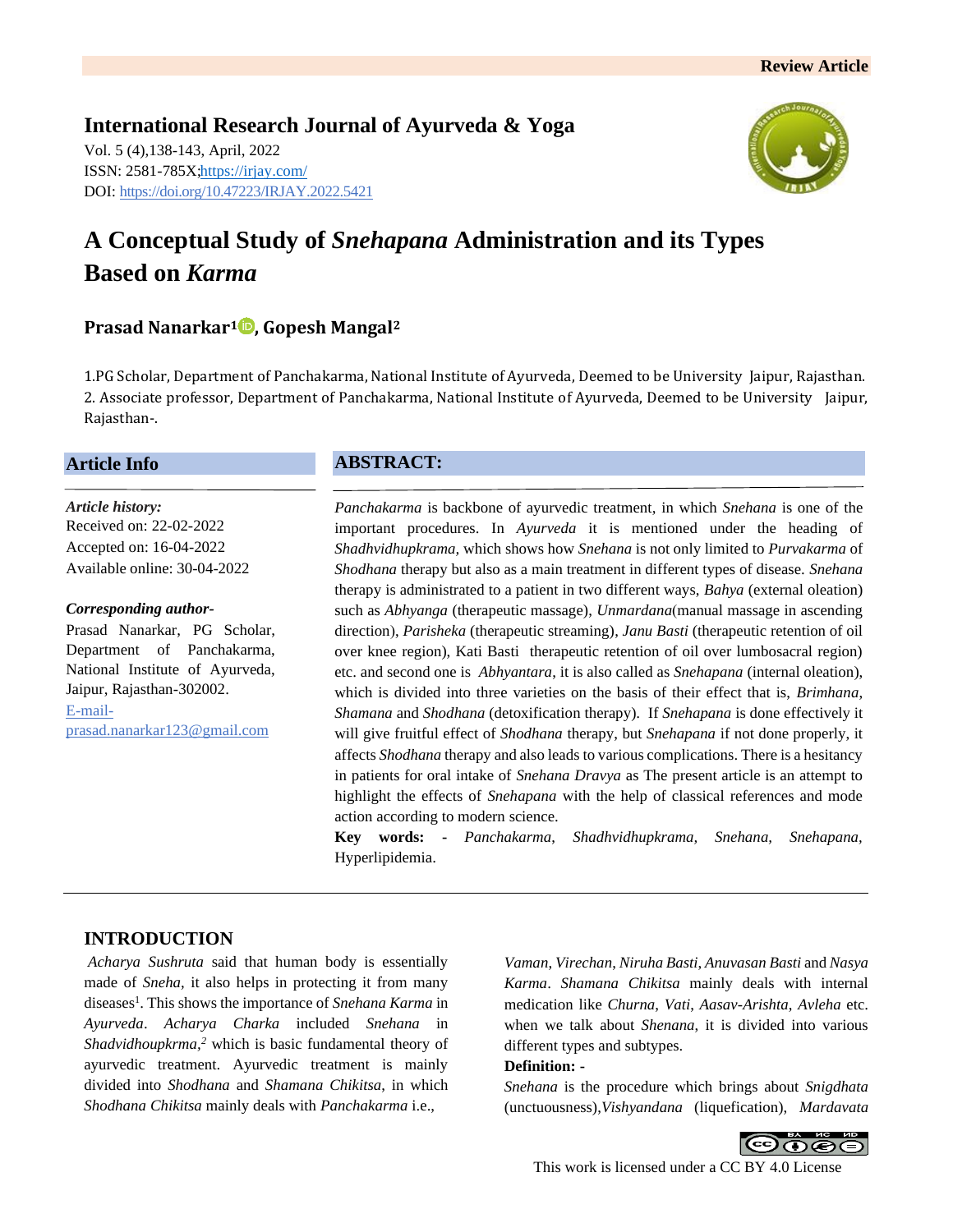(tenderness) and *Kledana* (moistening) in the body.<sup>3</sup> The measures adopted to bring about *Snigdhata* in the body is known as *Snehana*. *Snehapana* (internal oleation) helps in *vatanulomya*, *diptagni*, *snigdha-ashantam varchas* (greasy faeces), *mardavta*, *snigdhata* of body internally<sup>4</sup>

#### **Types of Sneha**: -

- A. Types according to mode of application: -
- a) *Bahya snehana*, in the context of treatment of patients *Snehana* is done extrenally in the form of *Abhyanga*, *Unmardana*, *Parisheka*, *Janu Basti*, *Kati Basti* etc.
- b) *Abhyantara snehana,* in the context of treatment of patients *Snehana* is done internally in the form of *Snehapana.* It has been divided into three varieties on the basis of their effect as follows
- B. Types according to mode of action
- a. *Shodhana Sneha*
- b. *Shamana Sneha*
- c. *Brimhana Sneha*

In this review article we are mainly focus on types according to mode of action that is *Shodhana Sneha, Shamana Sneha, Brimhana Sneha.*

## **MATERIALS AND METHODS:** -

(Table 1 and 2 Shows indications and contraindications) **Materials required: -**

- 1. *Sneha* according disease
- 2. Measuring  $\text{Jar} 1$
- 3. Glass  $-1$
- 4.  $C$ loth  $-1$
- 5. Water boiled with *Shunthi* and *Dhanyaka*
- 6. Cotton as per need
- 7. Gauze -1

## **Procedure: -**

#### **a) Preparation of the patients: -**

*Athura Pareeksha, Agni, Matra Pareeksha, Vyadhibala Prareeksha* should be done thoroughly. Proper *Rukshana*  is to be done with *Rukshana Dravya* and *Deepana-Pachana Dravya.* After the daily routine, patients are prepared for *Snehapana.* Patient's eyes must be closed with cotton and gauze piece. If proper counselling is given to the patient, there is no need of closing eyes.

#### **Investigation required prior to** *Snehapana: -*

Blood- routine examination, Liver function test, Sugar level, Renal function test, Lipid profiles.

Urine – routine examination

Stool – routine examination.

## **b) Main Procedure: -**

*Acharya Sushruta* described beautifully about *Snehapana* 

*Viddhi* in *Samhita.* He said that, In *Laghu Koshtha, means after Veg Visarjan* (after doing daily routine) after *Aatura Mangala, Swastika Vachana* (For spiritual and psychological well being of patients) is done and at the time of *Udayagirishikhara sansthithte prataptakan* (when sunrise in morning just above the hill) which is look like *Kanikarpeeta Lohitesavitari* (red hot golden color) at that time *Yathabala* (as per the patients capacity) *Taila* and *Ghrita Matra* (dose) is administered, then *Kavala* (gargles) with *Ushnaudaka* (warm water) is advised. After *Snehapana Viddhi*, *Yathasukha Vihara* (comfortable walking) is advised with footwear worn on foot $<sup>5</sup>$ </sup>

#### *Shodhana Snehapana*: -

*Acharya Charka* and *Vagbhata* both said that the *Shodhana Snehapana* is administered *'Ahare Naishe Jeerane'<sup>6</sup>* and *Jeerna Annae*<sup>7</sup> (when the diet of previous night is completely digested in order to expel out the *doshas*). But when it comes to *Matra* (dose) of *Shodhana Snehapana* they had different opinion *Acharya Charka*  said that it should be *Madhyama Matra Sneha*<sup>8</sup> (Medium quantity), where *Acharya Vagbhata said that it should be Bahu Matra* (Large quantity)<sup>9</sup>

#### *Shamana Snehapana***:** -

*Acharya Vagbhata said that the Shamana Sneha* is administered when there is *Kshudvato Ananna* that means at the time when there is urge rise for food intake then *Shamana Snehapana* is given without food. In this *Snehapana, Madhyama Matra* (dose) is used. *Sneha* is administered in *Accha Sneha* form i.e., pure *Sneha* without any supporting substance<sup>10</sup>

#### *Brimhana Sneha***: -**

The *Brimhana Snehapana* is administered along with *Rasa*  (Flesh soup), *Madhya* (Alcoholic preparation), *Sabhakta* (with meals). *Brimhana Snehana* helps in *Brimhana Karma* of *Shareer* (body). *Brimhana Sneha* is given *Alpa Matra* (Lesser dose)<sup>11</sup>

## **Duration: -**

For *Shodhana Snehapana* may be continued till *Samyak Snigdha Lakshanas* like *Vatanulomana, Agnideepti, Snigdh* and *Asamhatam Varchs* (Unctuous and Unformed Stool), *Snehodvega,* softness and *Snigdhata* of body are seen within 3 to 7 days<sup>12</sup>

For *Shamana* and *Brimhana Snehapana* will be continued till expected results found.

#### **Post-Operative Procedure: -**

Patients are advised to take rest during the *Snehapana*  period and avoid sleep during day time and warm food intake when *Sneha* is completely digested and good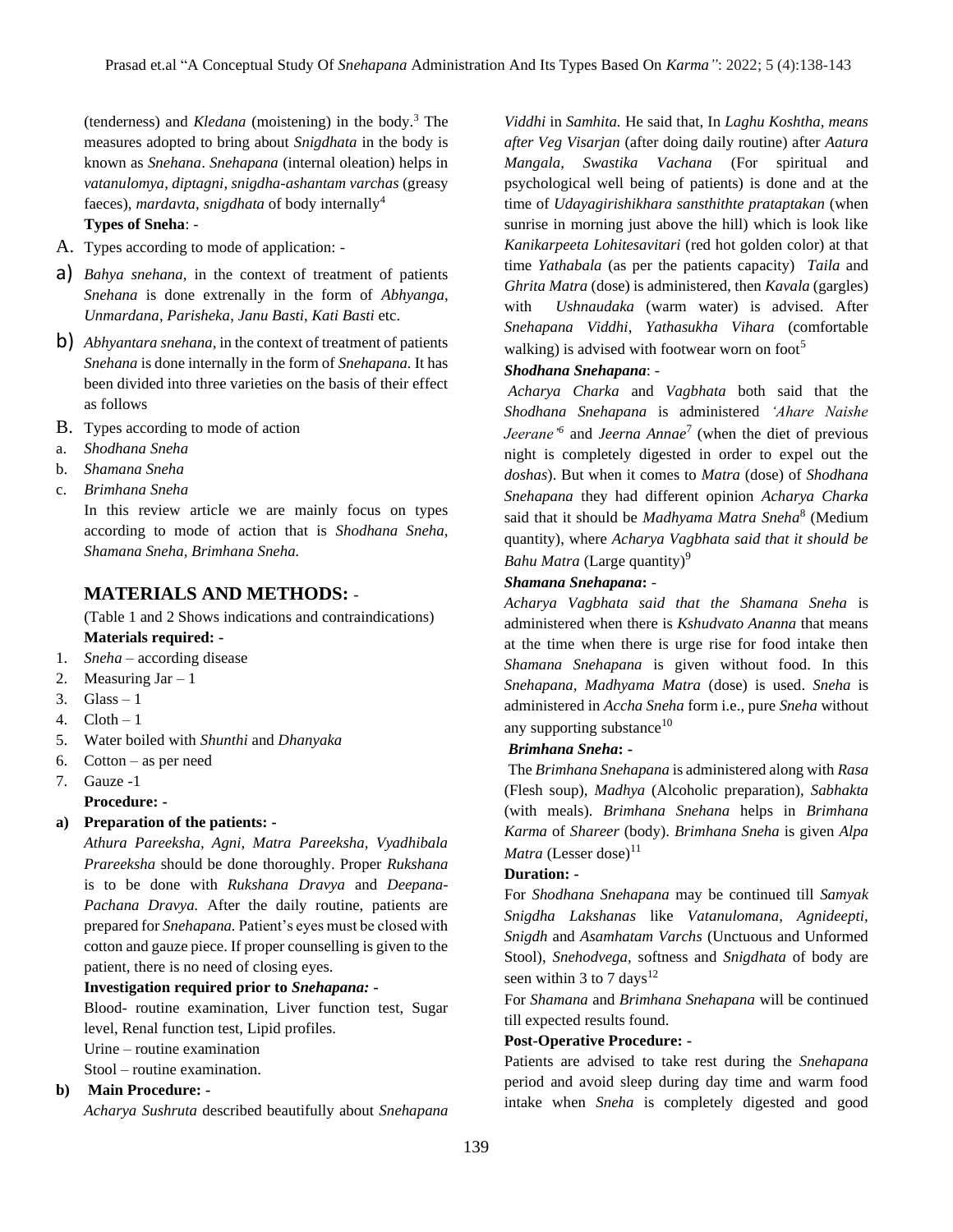appetite occurs. Patients are advised to stick to their diet regime given by doctor as only eat warm and liquid fat free diet. Avoid exercise, loudly speaking, anger, sorrow, cold and hot weather, wind $13$ 

#### **Complication and it's management: -**

*Tandra* (sleepiness)*, Utklesh* (nausea)*, Aanah*(Flatulance)*, Jwar* (Fever)*, Sthambh* (stiffness)*, Visngyata* (Confessor)*, Kushtha* (skin disease)*, Kandu* (itching)*, Pandu* (anaemia)*, Shoph* (swelling)*, Arsh* (haemorrhoid)*, Aruchi* (anorexia)*, Trishna* (thurst)*, Jathar* (ascites)*, Grahani* (IBS)*, Sthaimitya* (wet feeling all over body)*, Vakyanigraha*  (difficulty in speaking)*, Shula* (pain)*, Aamadosha*  (indigestion) are the complication of *Snehapana.* In such condition stops *Snehapana* immediately and wait until *Vamana* and *Swedana.* If symptoms are not subsided then according to condition *Sanstran* (purgation), *Takrarishtha, Rukshpanaanan sevanam* (drinking and eating food which is having properties of dryness), *Gomutra* (cow's urine), *Triphala* can be given.<sup>14</sup>

## **DISCUSSION**

#### **Therapeutic Action of** *Snehapana***: -** *Shodhana Snehapan***: -**

*Shodhana Snehapana* helps to eliminate aggravated *Dosha. Snehapana* mobilising the *Dosha* from *Shakha* (periphery) to *Koshtha* (a hollow space made of organ) through *Vriddhi, Vishyandata, Pakata, Strota mukhavishodhanata* and *Vayu Nigrahata,* ultimately remove the *Vitiated Dosha* from the body with the help of *Shodhana*<sup>15</sup> Sneha is a good medium to accumulate toxins and act as a vehicle to travel from one part to another part of the body. Sneha is amphiphilic in nature, hence after appropriate oral administration of the large quantity or *Vardhaman Sneha* interferes with the chain of free radicals and produces the metabolite in the cell after reaching the threshold, the cell of body become saturated with fat then the fat material then is trans passport and come out of the same to the extracellular fluid by process of osmosis. Metabolites enter into the systemic circulation and reach to the liver. These metabolites are detoxified within the liver and excreted via bile. So, the quantity of bile changes and further fat may not be digested and appear in the stool i.e *Adhastad Snehadarshana*. The procedure of *Abhyang*, *Swedana* and diet before *Shodhana* therapy facilitates the excretion of metabolites into alimentary canal which are available for *Shodhana* therapy.

#### *Shamana Snehapana***: -**

*Shamana Sneha* is administered with an intention to

normalize the aggravated *Doshas* without expelling them out or disturbing the normal one. It has been very well explained by *Hemadri* in his commentary that *Shamana Snehapana* is given when there is urge rise for food intake without food, if *Shamana Sneha* is administered before *Jirnaahare* (before the digestion of previous diet), due to vitiated *Kaphadi Doshas* present in the *Srotasas*, *Sneha* will not spread in the whole body and its function of *Shamana* of *Doshas* will not occur<sup>16</sup>. Various type of Shamana Sneha which specially indicated in various diseases normalise aggravated Doshas and stimulate and modify metabolic reaction.

#### *Brimhana Snehapana***: -**

*Acharya Vagbhata* described that when the *Brimhana Sneha* is administered before meals it pacifies the disorders of lower body. When the *Brimhana Sneha* is administered between meals it pacifies the disorders of middle body. When the *Brimhana Sneha* is administered after meals it pacifies the disorders of upper body and strengthen  $it^{17}$ . In *Brimhana Sneha, Krisha* (lean patients)*, Bala*(Children)*, Vriddha*(aged)*,* etc. that have needed *Brimhana Karma,*  Fats are organic compounds and are the source of energy. Fat provides 9 calories per gram. fat is essential for our body to perform for proper function. Essential fatty acids i.e. linoleic acid and linolenic acid are important for controlling inflammation, blood clotting, brain development. healthy skin and hair can be maintained by fat. Thus, it is used for building up cellular components.

#### **CONCLUSION**

*Snehapana* is an important *Panchakarma* procedure. It can be used independently as *Shamana* and *Brimhana Snehapana* or used as *Purvkarma* of *Shadhana* therapy according to various type of disease. Mode of action of *Snehapana* shows even if the lipid levels increase during *Snehapana* it is transient and come to normal after *Shodhana* therapy. The fear associated with *Snehapana*  that may lead hyperlipidaemia might be dispelled thus *Snehapana* might be better acceptable. But the guideline mentioned in the classics should be taken in consideration while posting the patients for *Snehapana*. It will be done under the supervision of *Panchakarma Vaidya* otherwise complication like hyperlipidaemia may occur.

**Acknowledgements:- Nil Conflict of Interest – None Source of Finance & Support - Nil**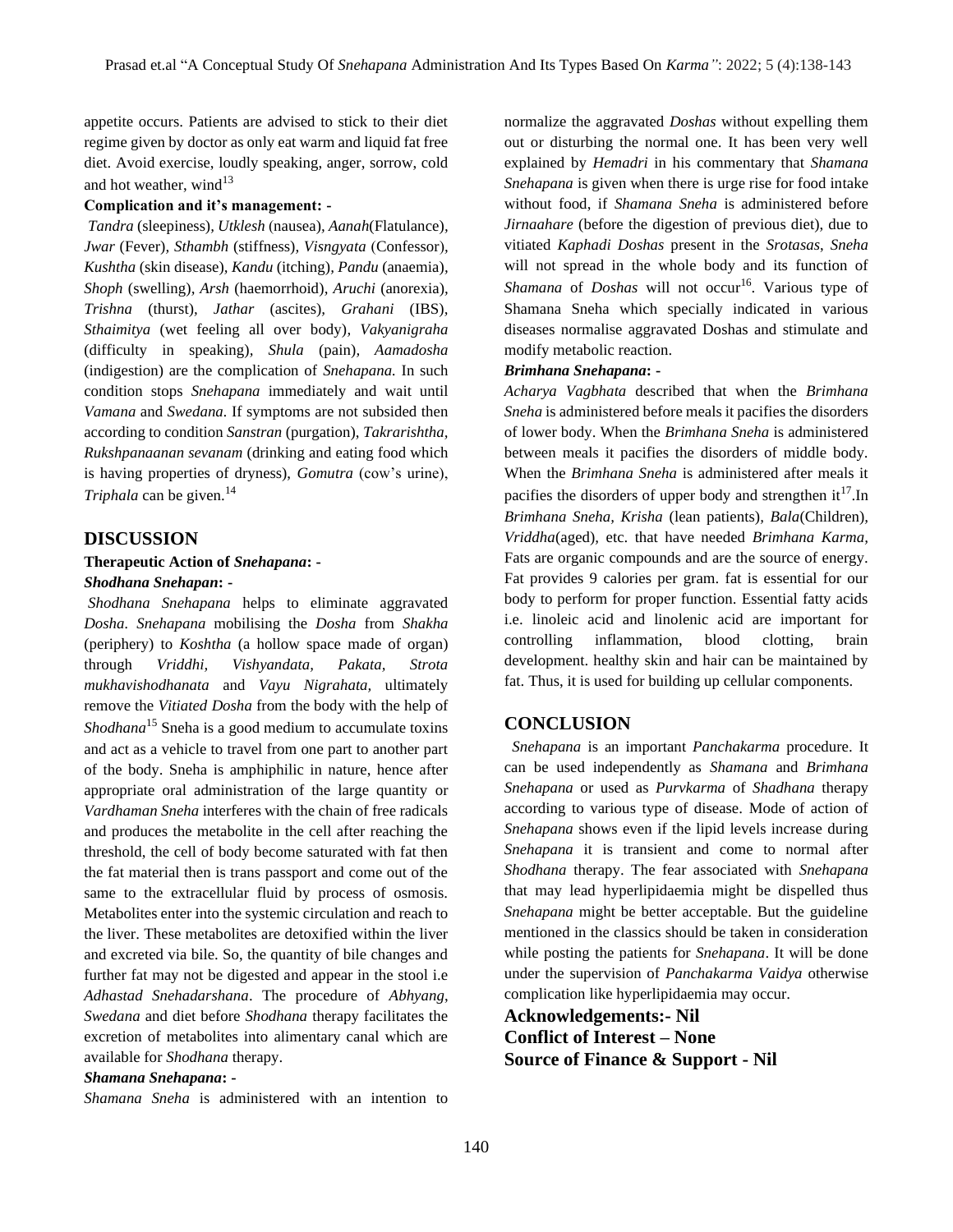## **REFERENCES**

- 1. Thakaral K. K, Sushruta, Sushruta Samhita with Nibandha Sangraha commentary of Dalhana and Nyayachandrika Vyakhya commentary on Sutra Sthana (Chikitsa Sthan 31/3). Varanasi, chaukhamba Sanskrit Sansthan,2017.pp.476.
- 2. Tripathi B, Charaka, Charaka Samhita, Sutra Sthan 22/3-4 Varansi, chaukhamba surbharti prakashan,2019. pp.412.
- 3. Tripathi B, Charaka, Charaka Samhita, (Sutra Sthan 22/10). Varansi, chaukhamba surbharti prakashan,2019.pp.412
- 4. Tripathi B, Charaka, Charaka Samhita, (Sutra Sthan 13/57). Varansi, chaukhamba surbharti prakashan,2019. pp.275.
- 5. Thakaral K. K, Sushruta, Sushruta Samhita with Nibandha Sangraha commentary of Dalhana and Nyayachandrika Vyakhya commentary on Sutra Sthana of Gayadasacharya, (Chikitsa Sthan 31/14).Varanasi, chaukhamba Sanskrit Sansthan,2017.pp.483.
- 6. Tripathi B, Charaka, Charaka Samhita, (Sutra Sthan 13/61). Varansi, chaukhamba surbharti prakashan,2019.pp.276.
- 7. Tripathi B, Vagbhata, Vagbhata Samhita, edited with 'Nirmala' hindi commentary by Sutra Sthan 16/19 Varanasi, chaukhamba Sanskrit Pratishthan, 2019.pp.208.
- 8. Tripathi B, Charaka, Charaka Samhita, (Sutra Sthan 13/37). Varansi, chaukhamba surbharti prakashan,2019.pp 271.
- 9. Tripathi B, Vagbhata, Vagbhata Samhita, edited with 'Nirmala' hindi commentary by Sutra Sthan 16/19 Varanasi, chaukhamba Sanskrit Pratishthan, 2019.pp.208..
- 10. Tripathi B, Vagbhata, Vagbhata Samhita, edited with 'Nirmala' hindi commentary by Sutra Sthan 16/19 Varanasi, chaukhamba Sanskrit Pratishthan, 2019.pp.208.
- 11. Tripathi B, Vagbhata, Vagbhata Samhita, edited with 'Nirmala' hindi commentary by Sutra Sthan 16/20 Varanasi, chaukhamba Sanskrit Pratishthan, 2019.pp.208.'
- 12. Tripathi B, Charaka, Charaka Samhita, (Sutra Sthan 13/57). Varansi, chaukhamba surbharti prakashan,2019.pp.275.
- 13. Tripathi B Vagbhata, Vagbhata Samhita, edited with 'Nirmala' hindi commentary by (Sutra Sthan 16/26-

27)Varanasi, chaukhamba Sanskrit Pratishthan, 2019.pp.209.

- 14. Tripathi B Charaka, Charaka Samhita, (Sutra Sthan 13/75- 78).Varansi, chaukhamba surbharti prakashan,2019.pp.280,281.
- 15. Tripathi B Charaka, Charaka Samhita, (Sutra Sthan 28/33).Varansi, chaukhamba surbharti prakashan,2019.pp.551.
- 16. Tripathi B Vagbhata, Vagbhata Samhita, edited with 'Nirmala' hindi commentary, , (Sutra Sthan 16/19).Varanasi, chaukhamba Sanskrit Pratishthan, 2019.pp.208.
- 17. Tripathi B Vagbhata, Vagbhata Samhita, edited with 'Nirmala' hindi Sutra Sthan 16/22). Varanasi, chaukhamba Sanskrit Pratishthan, 2019.pp.208.
- 18. Tripathi B, Charaka, Charaka Samhita, (Sutra Sthan 13/57). Varansi, chaukhamba surbharti prakashan,2019.pp.275.
- 19. Thakaral K. K, Sushruta, Sushruta Samhita with Nibandha Sangraha commentary of Dalhana and Nyayachandrika Vyakhya commentary on Sutra Sthana (Chikitsa Sthan 31/3).Varanasi, chaukhamba Sanskrit Sansthan,2017.pp.476.
- 20. Tripathi B Vagbhata, Vagbhata Samhita, edited with 'Nirmala' hindi Sutra Sthan 16/22). Varanasi, chaukhamba Sanskrit Pratishthan, 2019.pp.205.
- 21. Tripathi B, Charaka, Charaka Samhita, (Sutra Sthan 13/56). Varansi, chaukhamba surbharti prakashan,2019.pp.274
- 22. Thakaral K. K, Sushruta, Sushruta Samhita with Nibandha Sangraha commentary of Dalhana and Nyayachandrika Vyakhya commentary on Sutra Sthana (Chikitsa Sthan 31/3).Varanasi, chaukhamba Sanskrit Sansthan,2017.pp.490
- 23. Tripathi B Vagbhata, Vagbhata Samhita, edited with 'Nirmala' hindi Sutra Sthan 16/6-7). Varanasi, chaukhamba Sanskrit Pratishthan, 2019.pp.205.

**How to cite this article:** Nanarkar P, Mangal G "A Conceptual Study Of *Snehapana* Administration And Its Types Based On *Karma*" IRJAY.[online]2022;5(4);138- 143.Available from[: https://irjay.com](https://irjay.com/) DOI:https://doi.org/10.47223/IRJAY.2022.5421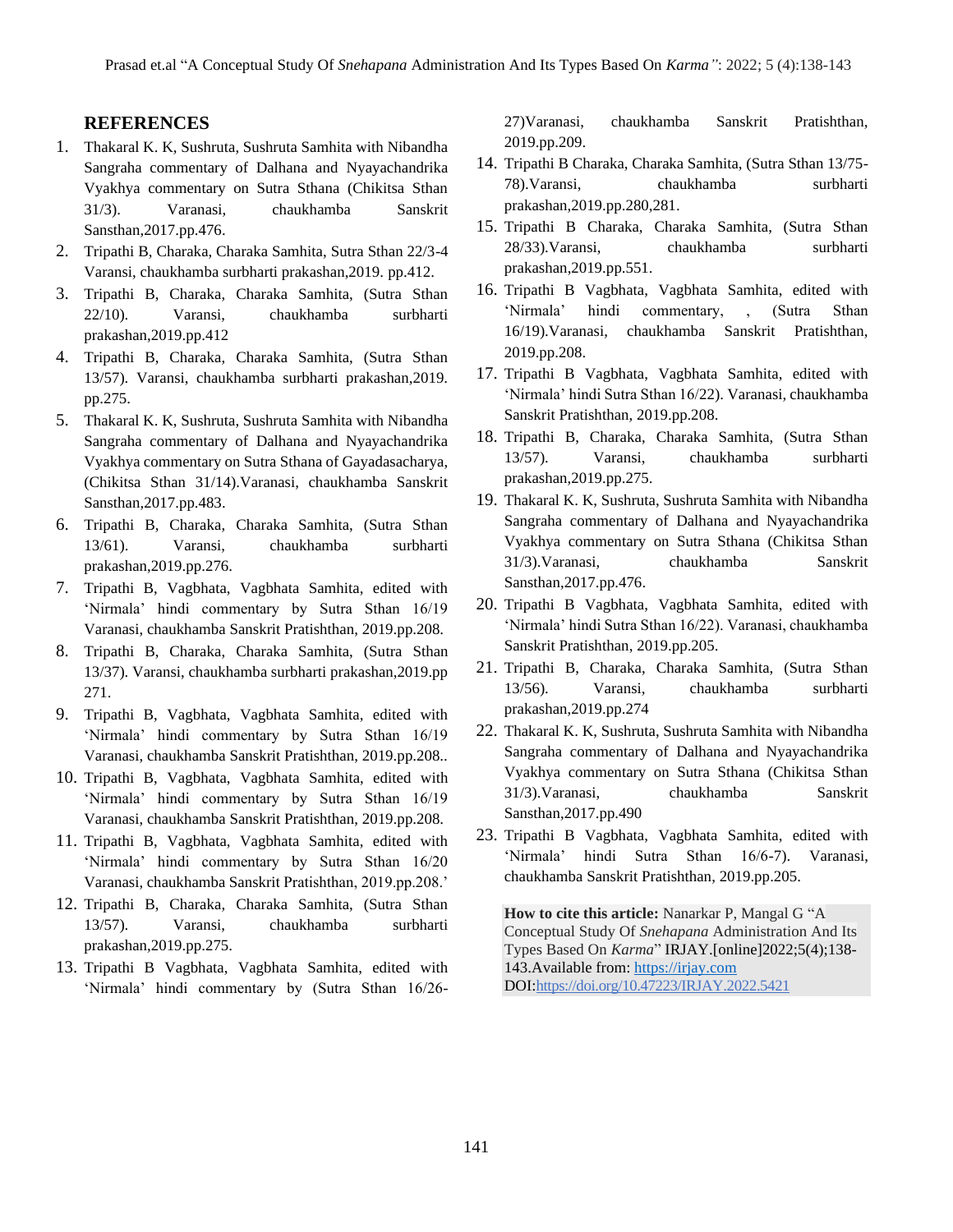| Sr. No.          | <b>Disease Name</b>       | <b>Charak</b>                    | <b>Shushrut</b>  | <b>Astang</b>                    |
|------------------|---------------------------|----------------------------------|------------------|----------------------------------|
|                  |                           | Samhita $18$                     | Samhita $19$     | Hridaya $^{20}$                  |
| 1.               | Swedhya                   | $+$                              | ä,               | $\ddot{}$                        |
| 2.               | Shodhitavya               | $+$                              | $\blacksquare$   | $+$                              |
| 3.               | Ruksha                    | $\ddot{}$                        | $\boldsymbol{+}$ | $^{+}$                           |
| $\overline{4}$ . | Vatavikarina              | $+$                              | $\overline{a}$   | $+$                              |
| 5.               | Vyayamanitya              | $\ddot{}$                        | $\blacksquare$   | $\boldsymbol{+}$                 |
| 6.               | Madhyanitya               | $+$                              | $\blacksquare$   | $\ddot{}$                        |
| $\overline{7}$ . | Strinitya                 | $+$                              | $\blacksquare$   | $+$                              |
| 8.               | Chintaka                  | $\begin{array}{c} + \end{array}$ | $\blacksquare$   | $+$                              |
| 9.1              | Ruksha grathita purisha   | Ξ                                | $+$              | $\blacksquare$                   |
|                  | 10 Krichata anna pachyate | $\blacksquare$                   | $+$              | $\blacksquare$                   |
|                  | 11 Uraha vidhyate vayu    | ÷,                               | $+$              | ä,                               |
|                  | 12 Koshtata upari dhavati | $\blacksquare$                   | $+$              | $\blacksquare$                   |
|                  | 13 Durvarna               | ä,                               | $\boldsymbol{+}$ | ä,                               |
|                  | 14 Durbala                | $\blacksquare$                   | $+$              | $+$                              |
|                  | 15 Vriddha                | ä,                               | ä,               | $+$                              |
|                  | 16 Baala                  | $\blacksquare$                   | $\blacksquare$   | $\begin{array}{c} + \end{array}$ |
|                  | 17 Krishya                | ÷,                               | ÷,               | $\ddot{}$                        |
|                  | 18 Ksheena asra retasa    | $\blacksquare$                   | $\blacksquare$   | $+$                              |
|                  | 19 Timira                 | $\blacksquare$                   | $\blacksquare$   | $\ddot{}$                        |
|                  | 20 Daruna prabhodaka      | ÷,                               |                  | $^{+}$                           |

**Table 1 Indication of** *Snehana***: -**